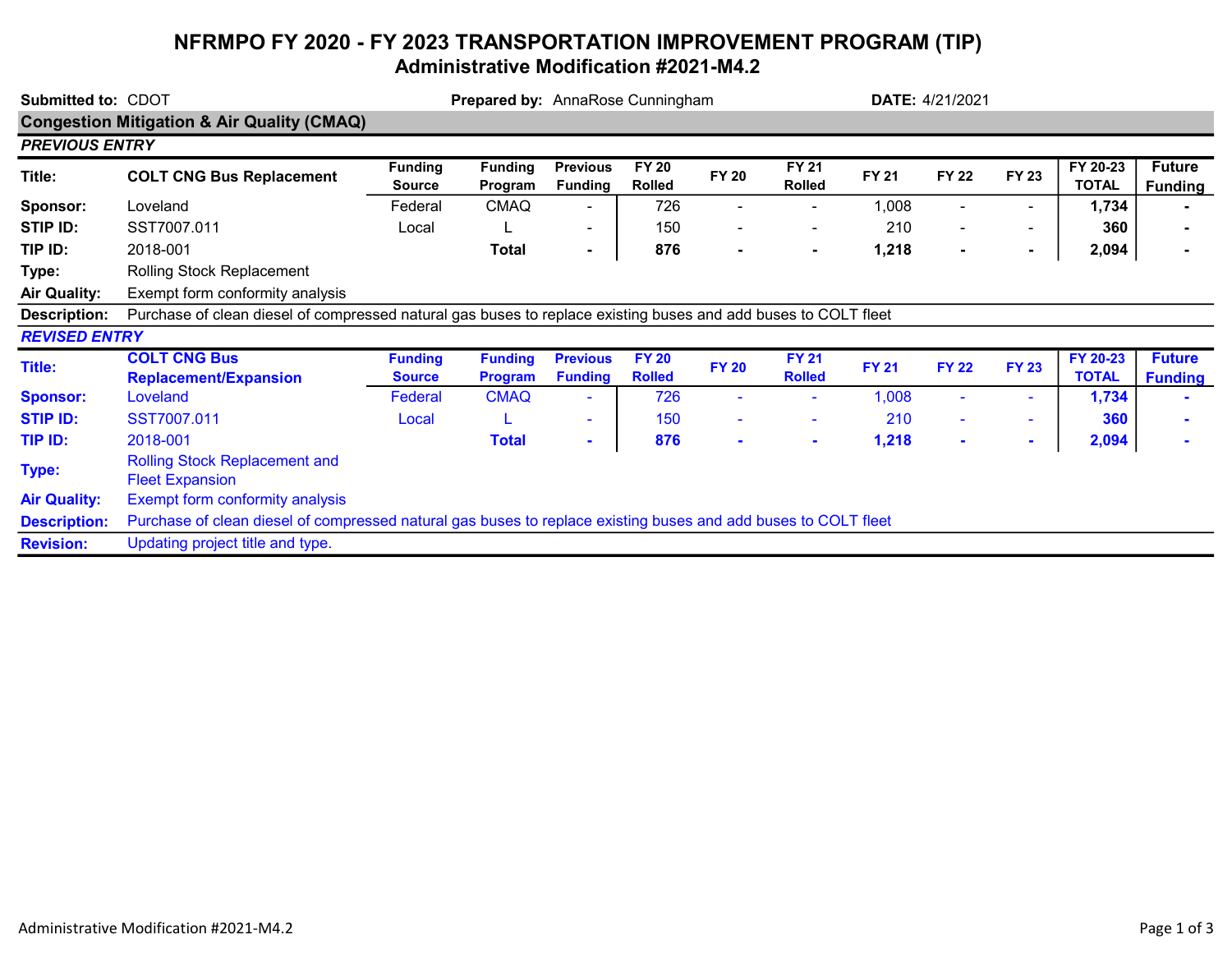| <b>Surface Transportation Block Grant (STBG)</b> |                                                                                                                                                 |                                 |                                  |                                   |                               |              |                               |              |              |              |                          |                                 |
|--------------------------------------------------|-------------------------------------------------------------------------------------------------------------------------------------------------|---------------------------------|----------------------------------|-----------------------------------|-------------------------------|--------------|-------------------------------|--------------|--------------|--------------|--------------------------|---------------------------------|
| <b>PREVIOUS ENTRY</b>                            |                                                                                                                                                 |                                 |                                  |                                   |                               |              |                               |              |              |              |                          |                                 |
| Title:                                           | <b>Widening and Roundabout at</b><br>37th St and 47th Ave                                                                                       | <b>Funding</b><br>Source        | <b>Funding</b><br>Program        | <b>Previous</b><br><b>Funding</b> | <b>FY 20</b><br><b>Rolled</b> | <b>FY 20</b> | <b>FY 21</b><br><b>Rolled</b> | <b>FY 21</b> | <b>FY 22</b> | <b>FY 23</b> | FY 20-23<br><b>TOTAL</b> | <b>Future</b><br><b>Funding</b> |
| Sponsor:                                         | Evans, Weld County                                                                                                                              | Federal                         | <b>STBG</b>                      |                                   |                               |              |                               |              |              | 1,119        | 1,119                    |                                 |
| STIP ID:                                         | Unassigned                                                                                                                                      | Local                           |                                  | $\overline{\phantom{a}}$          |                               |              |                               |              |              | 233          | 233                      |                                 |
| TIP ID:                                          | 2023-007                                                                                                                                        | Local                           | <b>LOM</b>                       | $\overline{\phantom{a}}$          |                               |              |                               |              |              | 2,018        | 2,018                    |                                 |
| Type:                                            | Intersection Improvement and<br>Widening                                                                                                        |                                 | <b>Total</b>                     | $\blacksquare$                    |                               |              |                               |              |              | 3,370        | 3,370                    |                                 |
| <b>Air Quality:</b>                              | Exempt from conformity analysis                                                                                                                 |                                 |                                  |                                   |                               |              |                               |              |              |              |                          |                                 |
| Description:                                     | Two lane roundabout and widening from 2-lanes to 4-lanes of 37th Street between Sienna Ave and a couple hundred feet west of 47th Ave including |                                 |                                  |                                   |                               |              |                               |              |              |              |                          |                                 |
| <b>REVISED ENTRY</b>                             |                                                                                                                                                 |                                 |                                  |                                   |                               |              |                               |              |              |              |                          |                                 |
| <b>Title:</b>                                    | <b>Widening and Roundabout at</b><br>37th St and 47th Ave                                                                                       | <b>Funding</b><br><b>Source</b> | <b>Funding</b><br><b>Program</b> | <b>Previous</b><br><b>Funding</b> | <b>FY 20</b><br><b>Rolled</b> | <b>FY 20</b> | <b>FY 21</b><br><b>Rolled</b> | <b>FY 21</b> | <b>FY 22</b> | <b>FY 23</b> | FY 20-23<br><b>TOTAL</b> | <b>Future</b><br><b>Funding</b> |
| <b>Sponsor:</b>                                  | <b>Evans, Weld County</b>                                                                                                                       | Federal                         | <b>STBG</b>                      |                                   |                               |              |                               |              |              | 1,119        | 1,119                    |                                 |
| <b>STIP ID:</b>                                  | SNF5788.050                                                                                                                                     | Local                           | L                                | $\sim$                            |                               |              |                               |              |              | 233          | 233                      |                                 |
| TIP ID:                                          | 2023-004                                                                                                                                        | Local                           | <b>LOM</b>                       | $\sim$                            |                               |              |                               |              |              | 2,018        | 2,018                    |                                 |
| Type:                                            | Intersection Improvement and<br>Widening                                                                                                        |                                 | <b>Total</b>                     | $\blacksquare$                    |                               |              |                               |              |              | 3,370        | 3,370                    |                                 |
| <b>Air Quality:</b>                              | Exempt from conformity analysis                                                                                                                 |                                 |                                  |                                   |                               |              |                               |              |              |              |                          |                                 |
| <b>Description:</b>                              | Two lane roundabout and widening from 2-lanes to 4-lanes of 37th Street between Sienna Ave and a couple hundred feet west of 47th Ave including |                                 |                                  |                                   |                               |              |                               |              |              |              |                          |                                 |
| <b>Revision:</b>                                 | Assigning STIP ID SNF5788.050 and TIP ID 2023-004 (previously assigned to 37th St Widening project).                                            |                                 |                                  |                                   |                               |              |                               |              |              |              |                          |                                 |